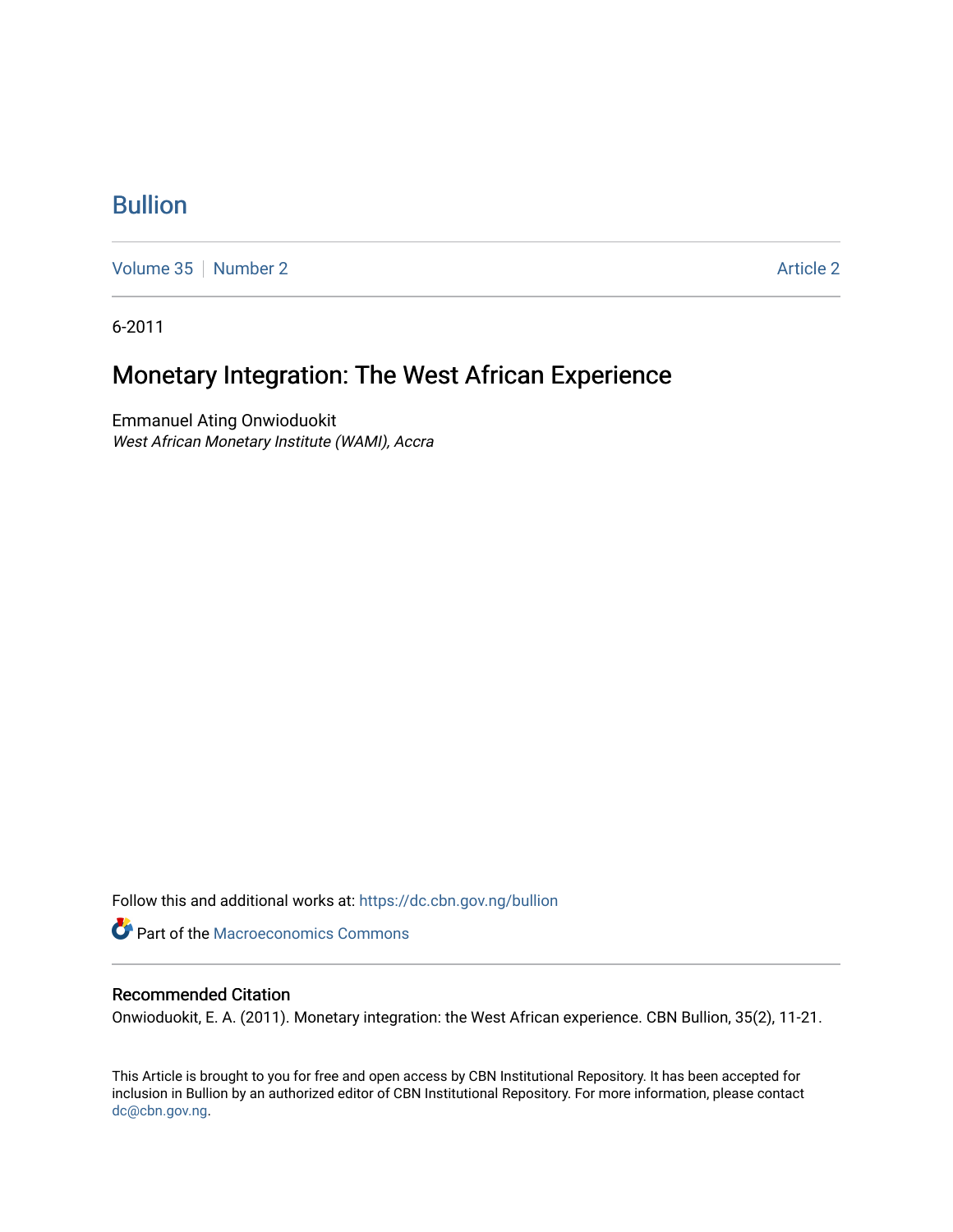# **MONETARY INTEGRATION:** THE WEST AFRICAN EXPERIENCE

**AUTHORS** 



**EMMANUEL ATING ONWIODUOKIT** Deputy Director West African Monetary Institute Accra, Ghana

Introduction ubsisting monetary arrangements in the ECOWAS are the result of different choices made after the colonial era. As a general rule, former British colonies moved from their currency boards to flexible exchange rates after their independence, whereas a monetary agreement was reached between francophone former colonies and France, in the form of the CFA franc zone<sup>2</sup>. The UEMOA (Union Économique et Monétaire Ouest Africaine) comprises Benin, Burkina Faso, Côte d'Ivoire, Guinea Bissau, Mali, Niger, Senegal and Togo. The UEMOA has a single central bank which creates money along with some constraints in terms of official reserves and monetization of public deficit. The French Treasury is committed to providing the required amount of foreign devices in order to fill any balance of payment deficit provided the rules are followed<sup>3</sup>.

Currently in ECOWAS, there are two subsisting monetary integration arrangements. The first is the West African Economic and Monetary Union made up of eight CFA states are members of the customs and currency union<sup>4</sup>, and the West African Monetary Zone (WAMZ)<sup>5</sup>, which co-exists within the wider ECOWAS organization.

This paper discusses the experience of monetary integration in West Africa. The second part of the paper presents an historical overview of monetary integration in West Africa. Part III briefly examines the Union Économique et Monétaire Ouest Africaine (UEMOA). Part IV discusses the Second Monetary Zone in West Africa (WAMZ), while Part V contains performance assessment of the ECOWAS Monetary Cooperation Programme. The Lingering Challenges are outlined in Part VI. Part VII contains some concluding remarks.

 $\mathbf{\mathbf{H}}$ Historical Overview of Monetary Integration in **West Africa** 

s a logical component of its economic integration scheme, the Economic Community of West African States (ECOWAS) adopted a programme of monetary integration in 1987. This was intended to compliment efforts at

trade integration, and foster the realization of enhanced economic growth. Although there are conflicting views regarding the sequencing of monetary cooperation in economic integration arrangements, monetary cooperation and trade are mutually reinforcing. The dominant view in the ECOWAS is that monetary integration is an integral part of the whole process of economic and financial integration, rather than an alternative route.

The ECOWAS Monetary Cooperation Programme (EMCP) was designed with the objective of creating a harmonized monetary system for ECOWAS through the observance of a set of convergence criteria intended to strengthen the macroeconomic fundamentals of the member states. A stable system of exchange rate management that would support an efficient common central bank in the implementation of a single monetary policy for the sub-region was envisaged.

According to the initial plan, the EMCP was scheduled to be operationalised in 1992. A five-year time frame (1987-1992) was adopted to enable member countries prepare for the single currency. During this period, institutional and policy frameworks for the single currency project were to be put in place. In addition, the surveillance of member countries' economies to ensure compliant with the

<sup>s</sup>The membership include (The Gambia, Ghana, Guinea, Liberia, Nigeria and Sierra Leone) hope to introduce a new common currency, the ECO, by 2015 and, eventually to merge the ECO and the CFA franc into a ECOWAS single monetary Union by 2020.

 $\mathbf{11}$ 

<sup>&#</sup>x27;The views expressed in the paper are those of the author and do not in any way represent the official position or thinking of the Central Bank of Nigeria. The author acknowledges the comments and criticisms of anonymous reviewer.

<sup>&</sup>lt;sup>2</sup>CFA stands for Colonies Françaises d'Afrique. The CFA franc was introduced by France after World War II, hence before political independence

<sup>&</sup>lt;sup>3</sup>Cape Verde has a similar arrangement with the support of Portugal. The rules for convertibility have been strengthened over time in order to cope with the failure of the system to ensure fiscal discipline.

Seven francophone West African states (Benin, Burkina Faso, Cote d 'Ivoire, Mali, Niger, Senegal, and Togo) plus the Iusophone, Guinea-Bissau. This WAEMU was established by the Treaty of Dakar in 1994.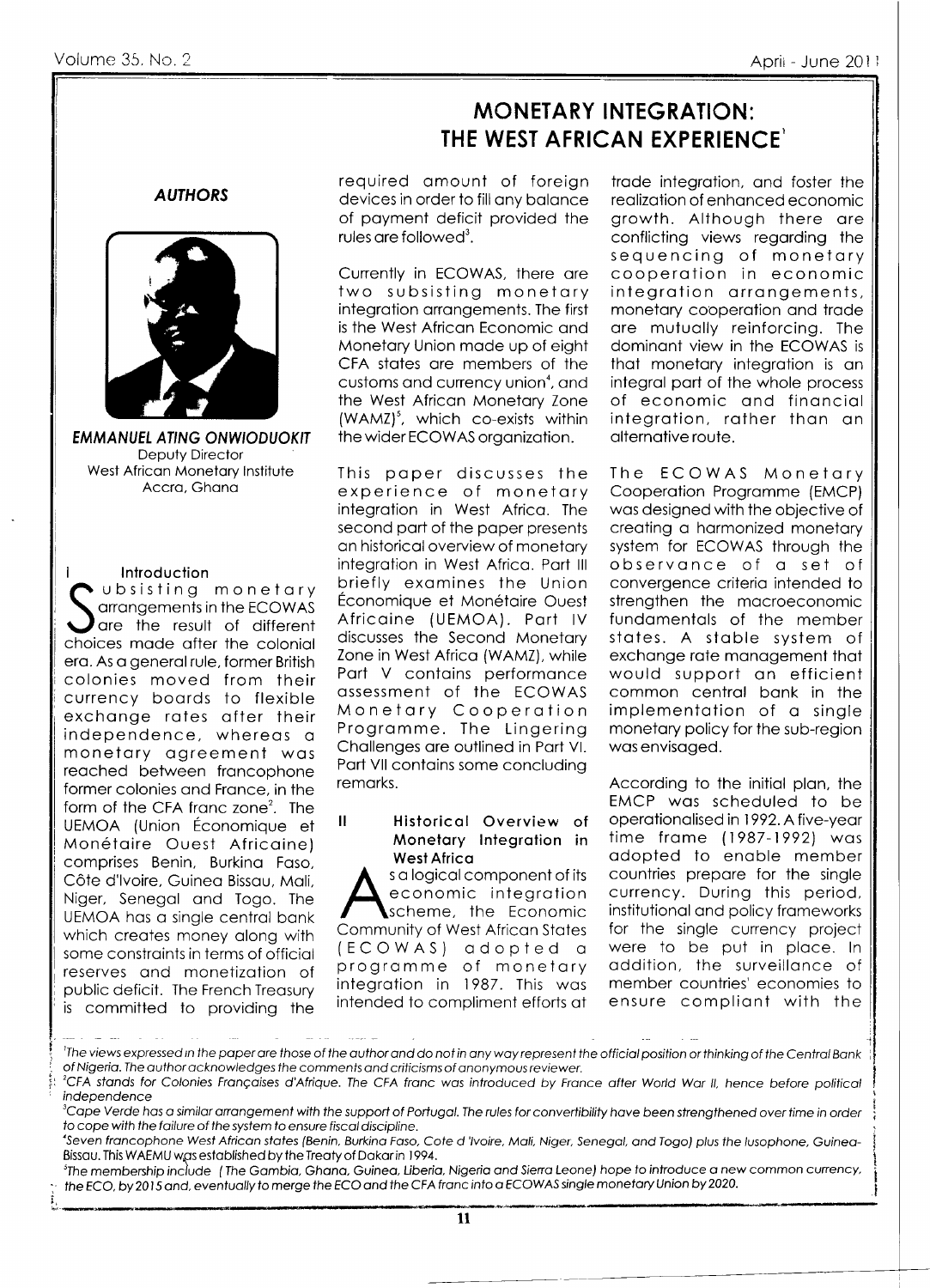convergence criteria was adopted.

The target date could not be realized; thus the authorities of ECOWAS finally agreed on 2000 as the end date of the transitional period for monetary union. This was revised to 2004 and currently 2020. The transitional period ending 2000 was to be used to undertake prior activities related to economic adjustments and reforms. These measures were structured into short, medium and long term. In the short term (1991-1994), it was expected that the West African Clearing House (WACH) would be strengthen to improve its payments mechanism and boost intra-regional trade. The specific short terms measures included; clearing of settlement arrears in the WACH; introduction of a new payment instrument, the ECOWAS Travelers' cheques and Bills of Exchange; introduction of a Credit Guarantee Fund; transformation of the WACH into a specialised monetary agency of ECOWAS; and elimination of nontariff barriers of monetary nature to payments, trade and cross border investment.

In the medium term (1994-1997), regional currency convertibility was to be achieved as an intermediate objective of the EMCP. The measures for the attainment of regional currency convertibility included; exchange rate re-alignment and harmonisation; adoption of an ECOWAS exchange rate mechanism (ERM); liberalisation of exchange controls; current and capital account liberalisation within the sub-region; maintenance of fiscal discipline; and adoption of market-based

monetary management. In the long term period (1997-2000), all adjustment measures to facilitate the convergence of exchange rates and harmonization of monetary policy were to be completed. This period which was expected to ultimately usher in the single currency was a period of macroeconomic transformation and consolidation, as the implementation of a set of primary and secondary macroeconomic convergence criteria were to be intensified. The successful implementation of the convergence programme and the performance of member countries in respect of the attainment of the stipulated criteria would determine the feasibility of a single monetary zone.

The macroeconomic convergence criteria which were meant to build the single monetary zone on solid macroeconomic fundamentals to ensure its resilience were in respect of four primary criteria of exchange rate, inflation, budget deficit, and central bank financing of fiscal deficits of government.

**Exchange Rate Stability Member** countries were to maintain exchange rate variability of not more than 10.0 per cent by the end of 1998 and less than 5.0 per cent by 2000. Countries with floating exchange rates were to take appropriate actions to prevent the volatility of their exchange rates by keeping them within the prescribed fluctuation margin. Those with administered exchange rates were to apply measures to eliminate the implied overvaluation of their exchange

rates. All member countries were however to work towards exchange rate management.

**Inflation** Member countries were to maintain single digit inflation rate by the end of 1998, except Liberia and Sierra Leone that were to achieve the single digit target by 2000.

**Budget Deficit/GDP Ratio Member** countries were to attain a budget deficit/GDP ratio of not more than 5.0 per cent by the end of 1998 and a level of not more than 3.0 per cent in the subsequent years.

**Central Bank Financing of Fiscal Deficits** Member countries were to reduce borrowing from the central bank to finance government expenditure. A ceiling of 10.0 per cent of previous year's tax revenue was placed on the credit that central banks could grant to government by end 0f 1998.

Member countries made very slow progress in complying with the convergence criteria. It was realized that the criteria were not in sync with the state of the economies of member states as they were adjudged too stringent. Thus, the Authorities of ECOWAS at its 22nd session in Lome, Togo, in December 1999 adopted a set of primary and secondary convergence criteria. The new set of the criteria was also designed to facilitate the EMCP through the two-track approach to integration, which the Authority endorsed at Lome Session. The redesigned criteria contained four (4) primary and six (6) secondary criteria (see Table 1 for Comparative Macroeconomic Convergence Criteria).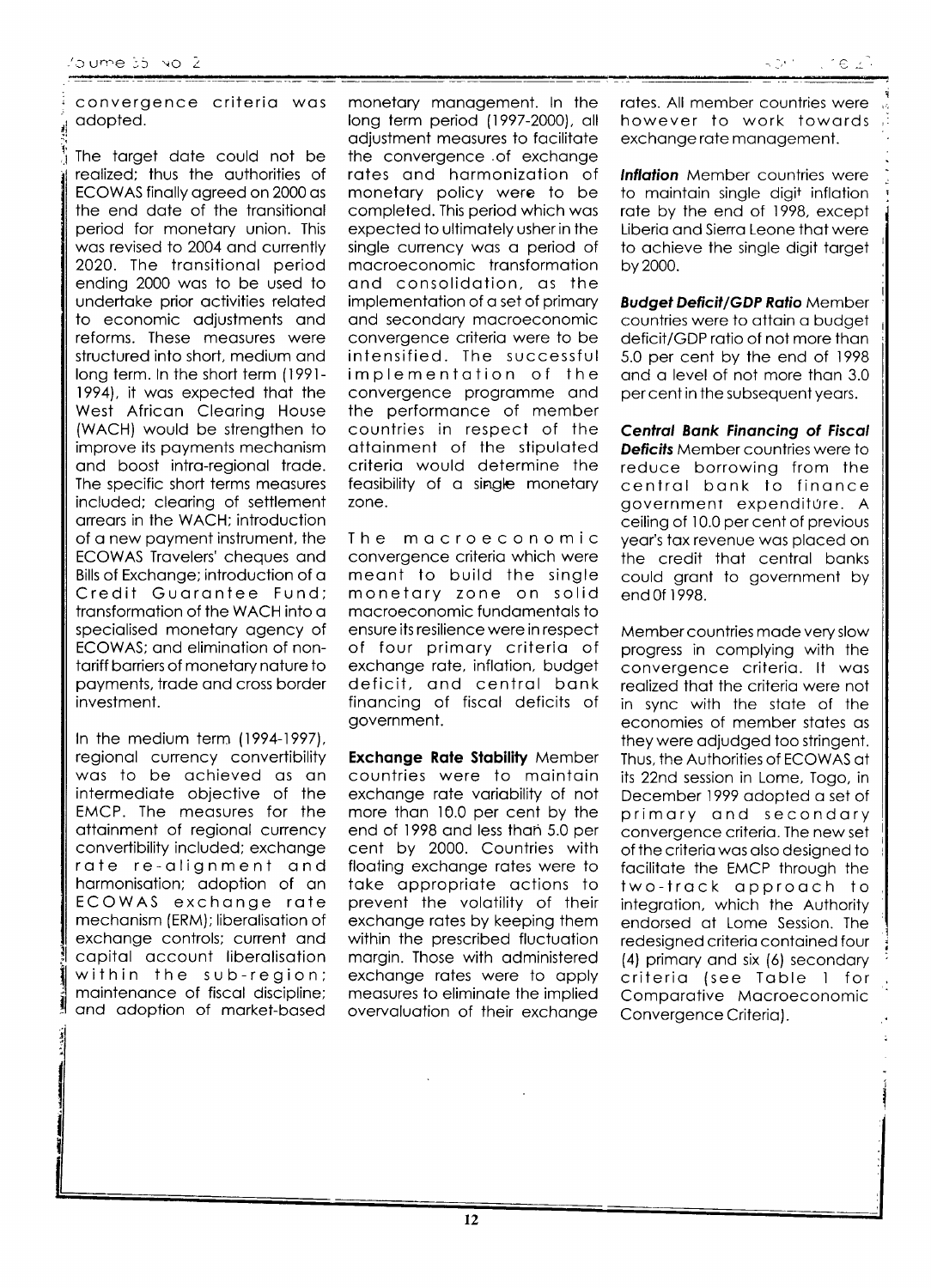|                                      | <b>ECOWAS</b>             | <b>WAMZ</b>               | <b>UEMOA</b>         |
|--------------------------------------|---------------------------|---------------------------|----------------------|
|                                      |                           | <b>PRIMARY CRITERIA</b>   |                      |
| <b>Inflation</b>                     | $\leq$ 5.0 per cent (year | $<$ 10.0 per              | $\leq$ 3.0 per       |
|                                      | on-year)                  | cent(year-on-             | cent(Annual          |
|                                      |                           | year)                     | Average)             |
| <b>Budget Deficits</b>               | $\leq 4.0$ per cent       | $\leq 4.0$ per cent       | Fiscal               |
|                                      | (Excluding                | (Excluding                | Balance/GDP≥0        |
|                                      | grants)/GDP               | grants)/GDP               |                      |
| <b>Central Bank</b>                  | $\leq 10.0$ Per cent of   | $\leq 10.0$ Per cent of   | Not Applicable       |
| <b>Financing</b>                     | Previous Year's Tax       | Previous Year's           |                      |
|                                      | Revenue                   | <b>Tax Revenue</b>        |                      |
| <b>Gross External</b>                | $\geq 6$ Months of        | $\geq$ 3 Months of        | Not Applicable       |
| <b>Reserves</b>                      | Imports                   | Imports                   |                      |
| Outstanding                          | Not Applicable            | Not Applicable            | $\leq 70.0$ per cent |
| <b>Domestic</b>                      |                           |                           |                      |
| <b>External Public</b>               |                           |                           |                      |
| Debt/GDP                             |                           |                           |                      |
| <b>Domestic</b>                      | <b>Non</b>                | <b>Non</b>                | <b>Non</b>           |
| Arrears <sup>1</sup>                 | Accumulation/Liqui        | Accumulation/Liq          | Accumulation/Liqui   |
|                                      | dation of Existing        | uidation of               | dation of Existing   |
|                                      | <b>Arrears</b>            | <b>Existing Arrears</b>   | Arrears              |
|                                      |                           | <b>SECONDARY CRITERIA</b> |                      |
| <b>Tax Revenue/</b>                  | $\geq$ 20.0 per cent      | $\geq$ 20.0 per cent      | $\geq$ 20.0 per cent |
| <b>GDP</b>                           |                           |                           |                      |
| Salary Mass/Tax $\leq$ 35.0 per cent |                           | $\leq$ 35.0 per cent      | ≤35.0 per cent       |
| Revenue                              |                           |                           |                      |
| <b>Public</b>                        | $\geq$ 20.0 per cent      | $\geq$ 20.0 per cent      | $\geq$ 20.0 per cent |
| Investment/GDP                       |                           |                           |                      |
| <b>Nominal</b>                       | <b>EXCHANGE RATE</b>      | $±15.0$ per cent          | Not Applicable       |
| <b>Exchange Rate</b>                 | <b>STABILITY</b>          |                           |                      |
| <b>Stability</b>                     |                           |                           |                      |
| (Depreciation/                       |                           |                           |                      |
| <b>Appreciation)</b>                 |                           |                           |                      |
| <b>Real Interest</b>                 | $>0.0$ per cent           | $>0.0$ per cent           | Not Applicable       |
| Rate                                 |                           |                           |                      |
| <b>Current</b>                       | Not Applicable            | Not Applicable            | $\geq$ 0.0 per cent  |
|                                      |                           |                           |                      |

# TABLE 1:CONVERGENCE CRITERIA: ECOWAS/WAMZ/UEMOA

<sup>1</sup> This is a secondary Criteria in both ECOWAS and WAMZ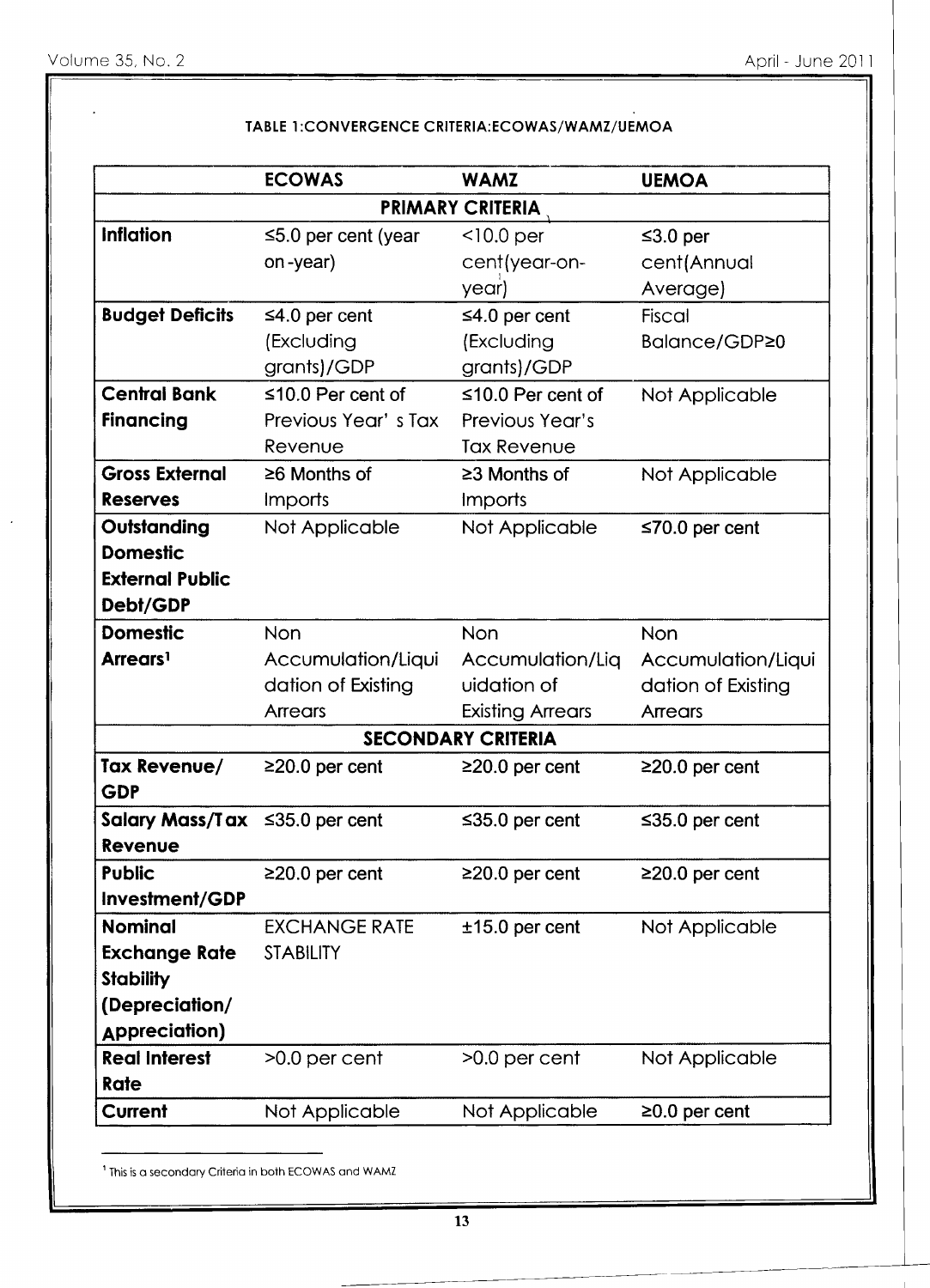$26.4 - 1$ しょうけい  $\frac{1}{\sqrt{2}}$  ,  $\frac{1}{\sqrt{2}}$  $\sim 10^{12}$  $\mathcal{F}=\mathcal{F}^{\mathcal{F}}$  and  $\mathbb{Z}^{\times}$  is  $\sim$ - ディウ森 **Contract** 

 $\sim 10^7$ 

ang pangalang

is "he West African Economic ì and Monetary Union (also . known as UEMOA from its name in French, Union économique et monétaire ouestafricaine) is an organization of eight West African states. It was established to promote economic integration among countries that share the CFA franc as a common currency. UEMOA was created by a Treaty signed at Dakar, Senegal, on January 10, 1994, by the heads of state and governments of Benin, Burkina Faso, "Côte divoire, Mali, Niger, Senegal, and Togo. On May 2, 1997, Guinea-Bissau, a former Portuguese colony, became the organization's eighth (and only non-Francophone) member state.

Although the UEMOA was formally created in January 1994, it was based on the pre-existing West Africa Monetary Union of the CFA franc zone, with eight members, a currency guaranteed at fixed parity to the Euro (656 to 1) through an operations (overdraft) account arrangement, the French Treasury coupled with stringent zone-wide fiscal and monetary rules.

<sup>4</sup> Under the terms of the agreement which set up the Bank and the CFA the Central Bank of each African country is obliged to keep at least 65.0 per cent of its foreign exchange reserves in an operations account. held at the French Treasury, as well as another 20.0 per cent to cover financial liabilities. The CFA central banks also impose a cap on credit extended to each member country equivalent to 20.0 per cent of that country's public revenue in the preceding year. Even though the BCEAO has an overdraft facility with the French Treasury, the draw down are subject to the consent of the French Treasury. The French Treasury invests the foreign

reserves of the African countries in the Paris Bourse. The central bank (BCEAO) for WAEMU has supranational status. The reserves of member states are pooled; members have no independent monetary policy and no possibility of undermining the central banks' independence or monetizing public deficits.

エー・セントの スター・ソーサング コントリコーン

UEMOA is a customs union and currency union. Its objectives include:

- Greater economic  $\bullet$ competitiveness, through open markets, in addition to the rationalization and harmonization of the legal environment
- The convergence of macro-٠ economic policies and indicators
- $\bullet$ The creation of a common market
- The coordination of sectoral policies
- The harmonization of fiscal policies

Among its achievements, the UEMOA has successfully implemented macro-economic convergence criteria (see Table 1) and an effective surveillance mechanism. It has adopted a customs union and common external tariff and has combined indirect taxation regulations, in addition to initiating regional structural and sectoral policies.

For more than forty years the West African Franc-zone has been a monetary union without meeting most of the theoretical economic requirements of an optimum currency area, i.e. high factor mobility, diversified export base to sooth possible external shocks, and price and wage flexibility between regions. This brings to the fore the existing debate whether countries aspiring to form a monetary union should meet convergence criteria ex ante or ex post.

Frankel and Rose (1998) open a

large debate on the endogeneity of the OCA criteria fulfillment. They put forward an argument that closer trade links could lead to business cycle synchronization and thus increase the symmetry of shocks. According to traditional points of view, e.g. Krugman (1993), the opposite effect should prevail: international trade increases specialization, making shocks more asymmetric. The overall impact of trade integration on shock symmetry could thus be ambiguous, at least theoretically. Modern formal models of optimum currency areas do not seem to offer a unique answer either. Frankel and Rose (1998) stress the necessity of further analysis of the role of international trade by distinguishing between inter-industry and intra-industry trade. Inter-industry links reflect specialization, thus potentially causing asymmetries, while intraindustry trade should lead to business cycle co-movement. There is an on-going theoretical work in this direction.

#### V The West African Monetary Tone (WAMZ)

s indicated earlier, by 1999, it was generally observed **\**that the pace of implementation of the EMCP, especially the establishment of the single monetary zone, had not matched the expectations of the founding fathers. Some perceived major obstacles to the programme included: lack of political will and commitment: non-uniformity in the adoption of required macroeconomic framework; and lack of policy coordination and harmonization between the Francophone West African countries, which established an economic and monetary Union (Union Economique et Monetaire Ouest Africaine - UEMOA in 1994), in Guinea, the Anglophone countries as well as the lusophone.

The recognition of these problems necessitated the Authority of Heads of State and Government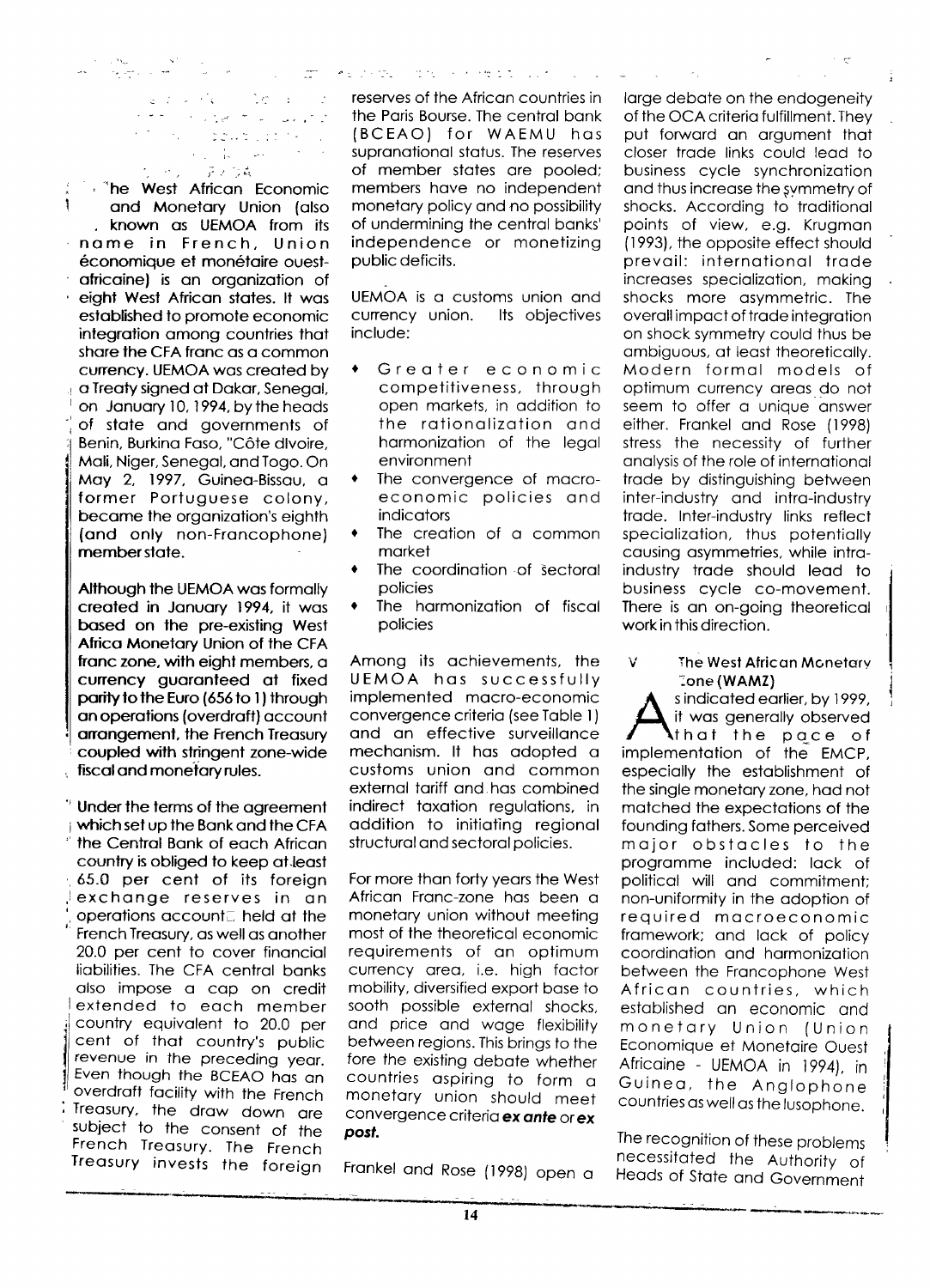of ECOWAS, at its 22nd Summit in Lome, Togo, in December 1999 to adopt a strategy of a Two-Track Fast-Track approach, to the implementation of the EMCP.

Following the initiative of Nigeria and Ghana, consultations were held with the Governments of The Gambia, Guinea, Liberia, and Sierra Leone, and at a Summit of the Heads of State of the six countries, in Accra, Ghana, in April 2000, the Accra Declaration on the creation of the Second Monetary Zone was signed. The Authorities of these countries committed themselves to the introduction of a single currency and the establishment of a common central bank by the year 2003 for eventual merger with the UEMOA zone by the year 2004 under the aegis of the ECOWAS integration programme.

At the second Summit in Bamako, Mali in December, 2000, the Authorities formally established the Second Monetary Zone as the West African Monetary Zone (WAMZ) and approved a set of convergence criteria to be attained by member states before the commencement of the monetary union. The West African Monetary Institute (WAMI) was also established to undertake all the preparatory work for the

introduction of the sinale currency. and a common central bank in the WAMZ.

WAMI was also to study and make proposals on how to address issues of monetary policy, financial<sup>3</sup> sector surveillance, currency and external reserves management as well as leagi framework and institutional arrangement associated with eventual establishment of the West African Central Bank.

**Page 200** 

ix institutions, including WAMI, \*, have been created under the WAMZ Agreement to facilitate arrangements for eventual introduction of the single currency and establishment of a common central bank in the zone. These are:

- The Authority of Heads of States and Government - this is the political and supreme body of the zone, with the overall responsibility for the achievement of the objectives of the WAMZ;
- The Convergence Council of Ministers and Central Bank Governors - the supervisory authority of the WAMZ and its institutions:

The Technical Committee which works in collaboration with WAMI, to facilitate the integration process;

 $\bullet$ 

- The West African Central Bank (WACB), when established, would be the common Central Bank of the zone, while the existing National Central Banks will be national branches of the WACB: and
- WAMZ Stabilization and Cooperation Fund (SCF) to provide financial assistance to member states that may experience temporary disequilibria in their balance of payments.

In an attempt to build the structure of monetary union, the WAMZ programme was designed to attain convergence at quantitative and qualitative levels. At the quantitative stage, first, each member country is required to comply with a set of primary convergence criteria (see Table 1). At the qualitative level, the convergence required the design of the architecture of the monetary union, which include the institutional frameworks and policy frameworks and lastly the sensitisation of the stakeholders.



### TABLE 2: TOTAL NUMBER OF CRITERIA MET BY WAMZ COUNTRIES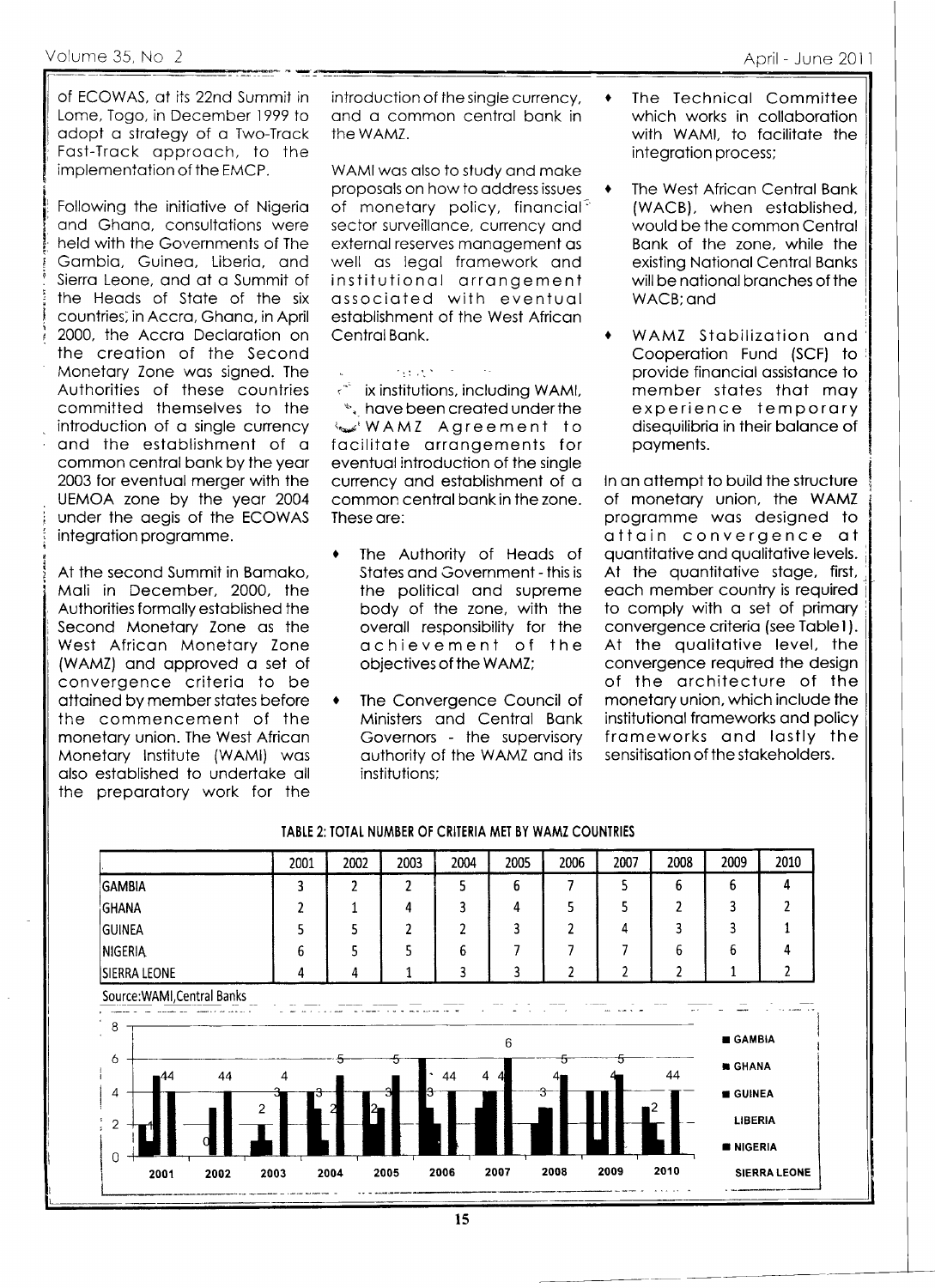#### $IV.2$ Macroeconomic Convergence

'he macroeconomic convergence process started in the WAMZ in 2001. In the last ten years (2001-2010), the performance of member countries on the convergence scale has not been too impressive. Only two countries (Nigeria and The Gambia) met all the four primary criteria in at least two years in the last ten years. While Nigeria satisfied the requirement in 2006 and 2007, The Gambia operated within the limits of the criteria in three years (2006-2008). The performances of other countries varied between zero (non compliance) and three (See Table 2).

#### **Policy Convergence**  $IV.3$

he following policy frameworks are designed to achieve and sustain compliance with the convergence criteria.

Monetary Policy Framework: A single monetary policy for the Zone is to be conducted by the West African Central Bank (WACB). The Framework adopted is monetary targeting which will gradually mutate into inflation targeting.

External Reserves Management Framework: A framework for external reserves management by the WACB has also been developed. The framework requires the pooling of member states external reserves to be managed by the WACB in accordance with the provisions of the statute. In all, safety, liquidity and income would be the overriding weights on reserve management by the WACB.

Currency Management Framework: The currency management framework for the WACB, address policy issues on the choice of an exchange rate regime, convertibility of the common currency, and supportive legislation.

Payments System Development: The Institute secured funding from the African Development bank to uparade payments system in four member countries (The Gambia, Guinea, Liberia and Sierra Leone).

**Banking Supervision Framework:** Incorporating both policy and institutional elements has been developed and is being finetuned by the Institute. The framework is predicated on financial system soundness as a precondition for successful monetary policy operations by the WACB. Also to ensure the soundness of the financial system in the years leading to the monetary union, a Collage of Supervisors of the WAMZ has been established. The College meet quarterly to review development and chart a way forward.

| 2001     |   |          |    | 2005                 | 2006 |   |   | 2009         | 2010 |
|----------|---|----------|----|----------------------|------|---|---|--------------|------|
|          |   |          |    |                      | 3    | 4 | ٩ |              | 0    |
|          |   | $\Omega$ |    |                      |      |   |   |              |      |
|          |   |          |    |                      |      |   |   |              |      |
| 3        |   |          | 4  | 4                    | 4    |   |   | ς            |      |
|          |   |          |    |                      |      |   |   |              |      |
| 4        |   |          |    |                      | 4    | 6 | 4 | 4            |      |
| $\Omega$ | o |          |    |                      |      |   |   |              |      |
|          |   |          |    |                      |      |   |   |              |      |
|          |   |          |    |                      |      |   |   |              |      |
|          |   |          | 2  |                      | 7    |   |   |              |      |
|          |   | 0        | O. |                      |      |   |   |              |      |
| 5        |   | 4        | 4  | 4                    | 3    |   |   |              |      |
|          |   |          |    | 2003<br>2002<br>2004 |      |   |   | 2007<br>2008 |      |

### TABLE 3: NUMBER OF COUNTRIES THAT MET THE CONVERGENCE CRITERIA IN WAMZ

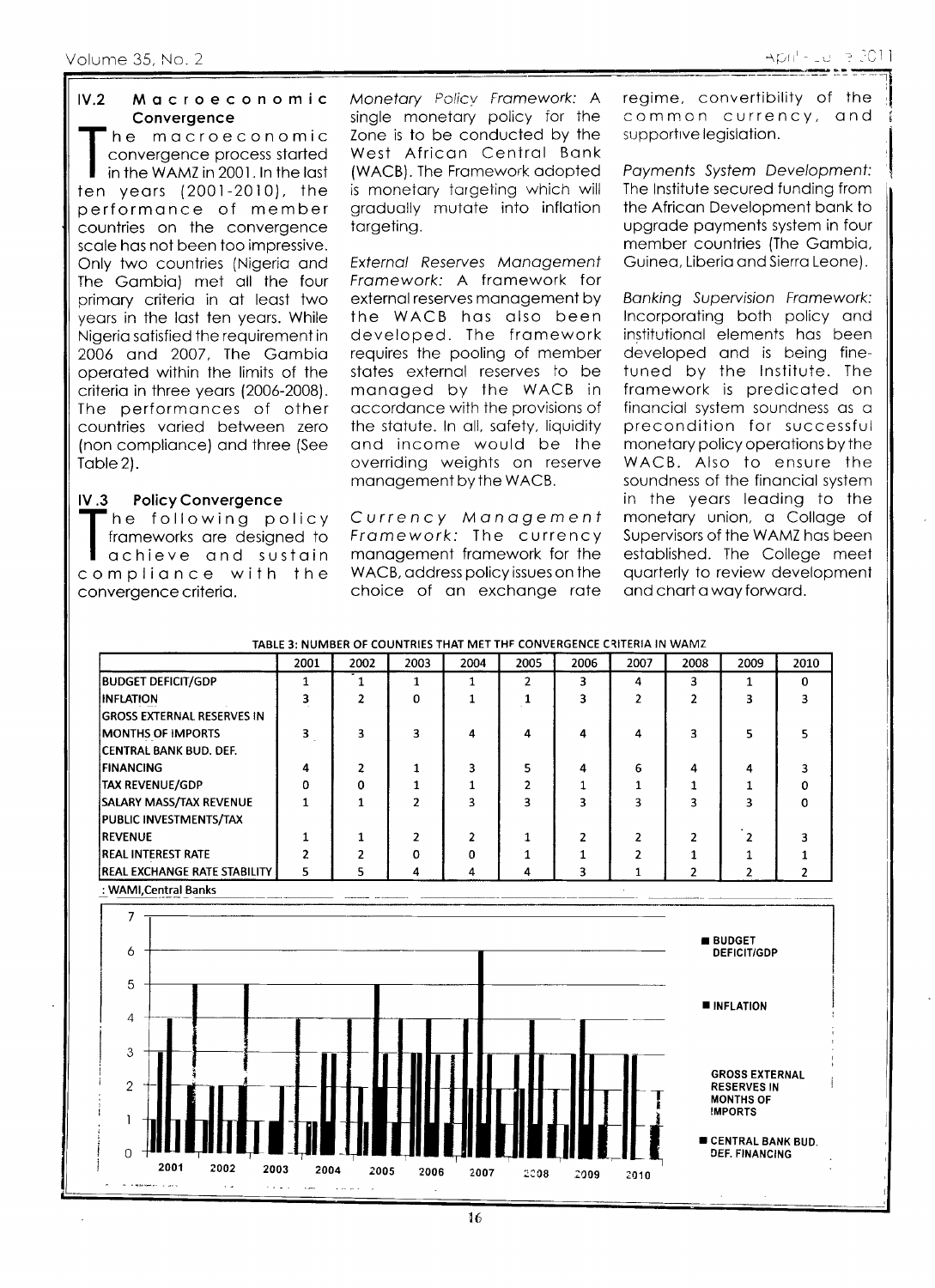Database Development and Statistical Harmonisation: Significant progress has been made in the area of database development and statistical harmonization in the WAMZ.

 $IV.4$ **Institutional Development** perational Structure of the WACB: The Convergence Council endorsed a provisional organisational and administrative structure of the WACB and ready for take-off. The Bank is autonomous with governing bodies, comprising of the Governing Council, the Board of Directors, and the Executive Board. The Governing Council is composed of the Minister of Finance and one other Minister from each member state of the WAMZ, which would be reporting to the Authority of Heads of State and Government on its activities.

West African Financial Supervisory Authority (WAFSA): A centralized supervisory institution, recommended by WAMI and endorsed by WAMZ authorities, the WAFSA will be established to be responsible for the supervision and regulation of banking institutions in member countries.

The WAMZ Secretariat: The Council has approved the establishment of WAMZ Secretariat in Guinea, as well as its organizational structure after the exit of WAMI when the

WACB takes-off. The Secretariat will be the central coordinating institution for all organs of the Zone. The WAMZ has made tremendous progress towards the actualization of a Second Monetary Zone in West Africa. However, the key challenges that confront the Zone includes: slow Pace of Financial Contributions to the Programme; and Inadequate Commitment to Policy Implementation. Overall, the attainment of monetary union in the WAMZ by 2015 is feasible and if the current efforts by member countries are sustain, the actualization of the WAMZ single currency project would most likely be realized by the set date: 2015.

#### $\mathsf{V}$ Performance Assessment ECOWAS  $0<sub>n</sub>$ Macroeconomic **Convergence Criteria**

he performance of ECOWAS member countries on the macroeconomic convergence scale between 2001 and 2010 has not been satisfactory. Movement towards macroeconomic convergence in the sub-region has been uneven. For most of the criteria, the number of countries that complied with the requirement declined over the period as indicated in Table 3.

With regards to primary criteria, budgetary deficits/GDP ratio criterion has seemingly remained intractable in most countries over

the period. The number of countries that has satisfied this criterion ranged between 3 (least performance) in 2009 and 8(best performance) in 2007. In 2010, only four (4) countries, a marginal improvement from 2009 performance, satisfied the criterion on budget deficit excluding grants. Concerning performance relating to inflation, at least nine countries consistently satisfied this criterion over the review period with the exception of 2007, 2008 and 2010, when 7, 1 and 7 countries, respectively met the criterion. Performance with respect of gross external reserves declined from 10 countries in 2001 to 9 between 2002 and 2004, but plummeted to 1 in 2005. Nine countries operated within the threshold of the criterion in 2006 and 2007. One (1) country met the criterion in 2008. However, the performance improved significantly to 11 and 10 countries in 2009 and 2010, respectively. On the other hand, at least eleven (11) countries have consistently met the budget deficit financing by the Central Bank criterion between 2001 and 2010, the best performing year being 2005, when 15 countries satisfied the criterion and the worst years being 2002 and 2003, when only 11 countries satisfied the criterion.

With respect to the secondaryy criteria, the performance by

|                                | 2001 | 2002     | 2003 | 2004 | 2005 | 2006 | 2007          | 2008 | 2009 | 2010           |
|--------------------------------|------|----------|------|------|------|------|---------------|------|------|----------------|
| <b>BUDGET DEFICIT/GDP</b>      | 6    | 5        | 5    | 4    | 5    | 6    | 8             | 7    | 3    | 4              |
| <b>INFLATION</b>               | 9    | 10       | 10   | 9    | 9    | 9    |               | 1    | 10   | 7              |
| <b>GROSS EXTERNAL RESERVES</b> | 10   | 9        | 9    | 9    |      | 9    | 9             |      | 11   | 10             |
| ICENTRAL BANK BUD. DEF.        |      |          |      |      |      |      |               |      |      |                |
| <b>IFINANCING</b>              | 13   | 11       | 11   | 14   | 15   | 13   | 15            | 13   | 12   | 12             |
| DOMESTIC ARREAS                | 5    | 4        | 5    | 5    | 5    | 6    | 6             |      | 8    | 10             |
| TAX REVENUE/GDP                | 0    | $\Omega$ | 0    | 2    | 2    |      | $\mathfrak z$ |      |      | $\overline{2}$ |
| SALARY MASS/TAX REVENUE        | 6    | 5        | 8    | 6    |      | 8    | 9             |      | 6    | 4              |
| PUBLIC INVESTMENTS/TAX         |      |          |      |      |      |      |               |      |      |                |
| <b>REVENUE</b>                 | 6    | 5        | 6    | 8    | 6    |      |               | 7    |      | 6              |
| <b>REAL INTEREST RATE</b>      | 6    | 8        | 9    | 7    | 7    | 6    | 6             | 0    | 11   | 7              |
| REAL EXCHANGE RATE STABILITY   | 11   | 12       | 7    | 12   | 11   | 12   | 13            | 6    | 12   | 10             |
| Source: WAMA, 2011             |      |          |      |      |      |      |               |      |      |                |

# TABLE 3: NUMBER OF COUNTRIES THAT MET THE CONVERGENCE CRITERIA IN ECOWAS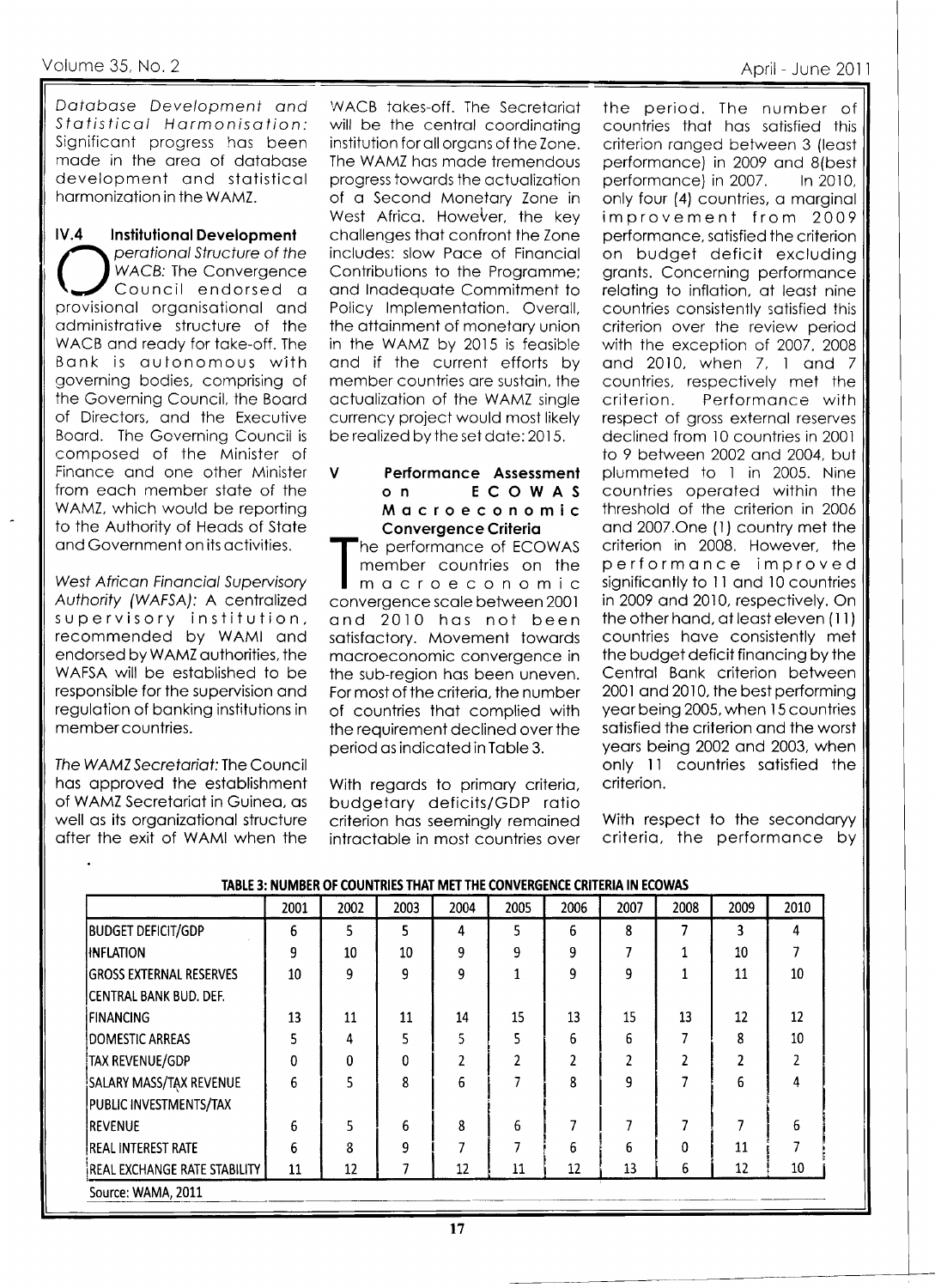

countries has worsened significantly over the years. The performance on tax revenue/GDP ratio has stagnated at 2 countries between 2004 and 2010. Concerning salary mass/tax revenue criterion, the highest level of performance was recorded in

2007, when 9 countries satisfied the criterion and the worst performance in 2010, when only 4 countries met the criterion. The performance on the public investment/ tax revenue requirement ranged between 5 countries (2002) and 8 countries

(2004). The convergence outturn was also largely unsatisfactory with regard to real interest rate. However, there has been steady progress regarding the countries' performance on non accumulation of domestic arrears.

|                      | 2001 | 2002 | 2003 | 2004           | 2005 | 2006 | 2007 | 2008 | 2009 | 2010 |
|----------------------|------|------|------|----------------|------|------|------|------|------|------|
| <b>BENIN</b>         | 6    | 7    | 6    | 6              | 5    | 4    | 9    | 5    | 7    | 6    |
| <b>BURKINA FASO</b>  | 5    | 5    | 6    | 6              | 6    | 6    | 7    | 4    | 6    |      |
| ICAP VART            | 3    | 3    | 4    | 4              | 6    | 5    | 6    | 3    | 6    | 6    |
| <b>COTE D'IVOIRE</b> | 4    | 4    | 4    | 5              | 5    | 5    | 6    | 3    | 7    | 4    |
| <b>GAMBIA</b>        | 2    | 0    | 1    | 4              | 4    | 6    | 3    | 2    | 4    | 3    |
| GHANA                |      | 0    | 2    | 3              | 2    | 3    | 4    | 3    | 1    |      |
| <b>GUINEA</b>        | 5    | 3    | 1    | 1              | 3    | 2    | 4    | 3    | 4    |      |
| <b>GUINEA-BISSAU</b> | 4    | 4    | 3    | 5              | 4    | 4    | 3    | 1    | 6    |      |
| <b>LIBERIA</b>       | 4    | 4    | 3    | $\overline{2}$ | 3    | 4    | 4    | 4    | 4    | 4    |
| MALI                 | 4    | 6    | 7    | 7              | 7    | 6    | 8    | 3    | 8    | 7    |
| <b>NIGER</b>         | 5    | 4    | 6    | 5              | 5    | 7    | 7    | 4    | 8    | 8    |
| <b>NIGERIA</b>       | 4    | 4    | 4    | 5              | 5    | 4    | 6    | 5    | 5    | 4    |
| <b>SENEGAL</b>       | 8    | 8    | 8    | 7              |      | 6    | 6    | 6    | 8    |      |
| <b>SIERRA LEONE</b>  | 3    | 3    | 0    | 1              | 2    | 1    | 2    | 1    | 2    |      |
| <b>TOGO</b>          | 4    | 5.   | 6    | 6              | 3    | 5    | 7    | 4    | 6    | 7    |
| Source: WAMA, 2011   |      |      |      |                |      |      |      |      |      |      |

# **TABLE 4: TOTAL NUMBER OF CRITERIA MET BY COUNTRIES**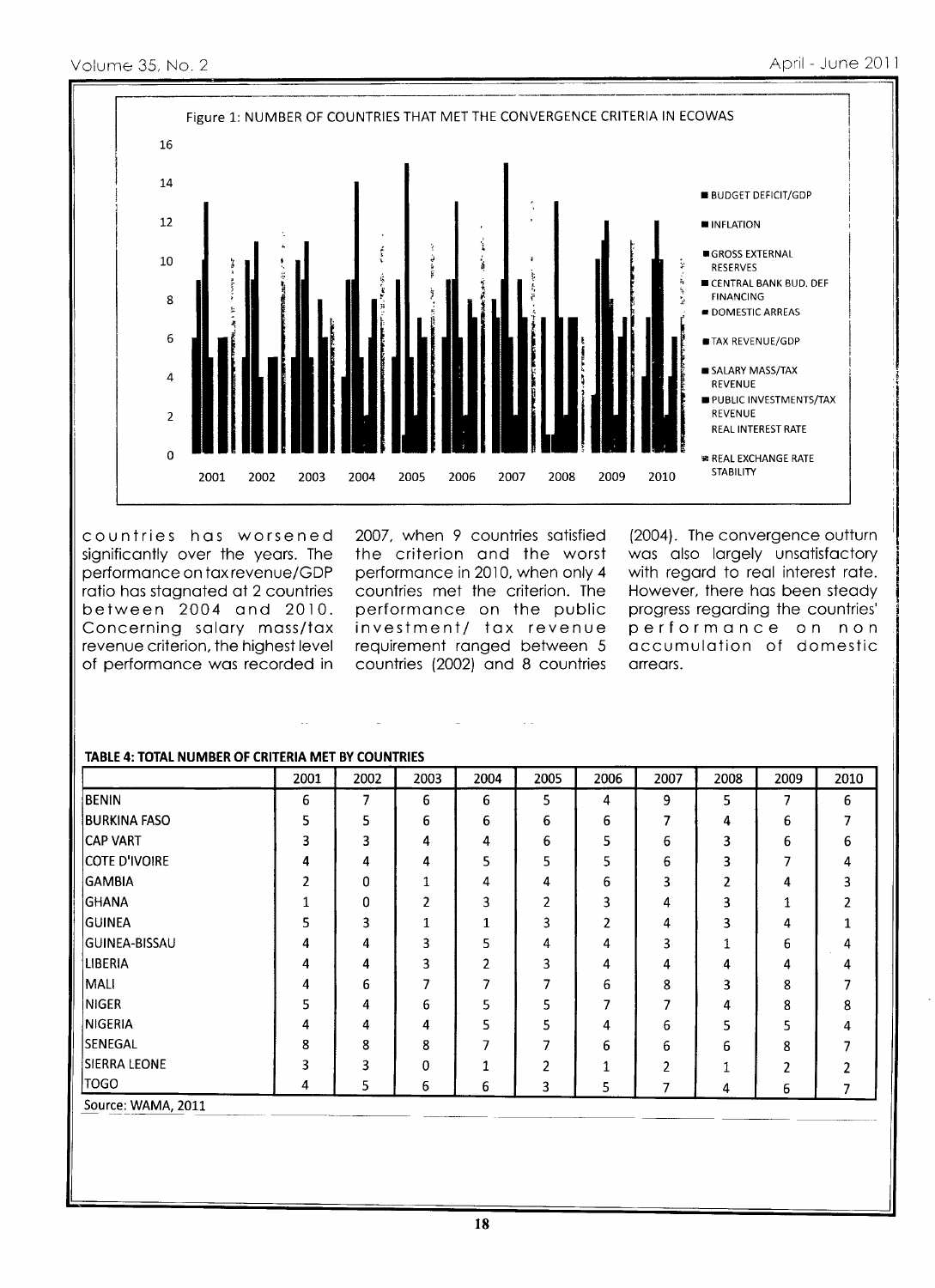

On the whole, performance under macroeconomic convergence was adversely affected by inflationary pressures arising from external shocks, low revenue mobilization, rising wage burden and interest payments. Table 4 indicates that, none of the countries has been able to meet all the convergence criteria. The best performance in the last three years, Niger met eight (8) out of ten (10) criteria in 2009 and 2010, respectively.

#### **Challenges** VI.

The Journey towards monetary integration in the ECOWAS has

been tortuous. Several postponements have characterized the programme. In all the key challenges could be summarized to include:

# **Politics**

- National sovereianty
- **Political Instability**
- Poor Governance and Corruption

### **Institutions**

Failure by governments to

meet their financial obligations to regional organisations

Lack of follow up by sectoral  $\blacklozenge$ ministries on decisions taken at regional meetings by Heads of State

## **Macroeconomic Convergence**

- Slow pace of macroeconomic convergence
- Fiscal dominance and high  $\blacklozenge$ inflation

# **Structural Issues**

- Payments System development
- Statistical harmonization
- $\ddot{\bullet}$ Financial sector integration
	- Shallow, diminutive and fragmented financial landscape, narrow range of financial products, high costs of financial service, poor access
- poor infrastructural and transport facilities
- Non-convertible currencies
- Small and Fragmented Markets and Non-Tariff Barriers to trade

## Conclusion

VII.

Ithough the ECOWAS Monetary Integration has not strictly followed the original time frame, a lot of progress has been made especially in the WAMZ zone over the last decades. It is germane to note that the inability to find countries/ regions that satisty the theoretical requirement of the OCA or its variance ex ante has led countries/ regions aspiring to form monetary union to adopt a set of convergence criteria which are expected at the minimum to prepare these countries/regions for monetary union. It is expected that given the increased tempo, especially in the creation of sustainable environment for common market in the ECOWAS region, the attainment of the Monetary Integration and the launch of the single currency in the region is achievable.

Nevertheless, an effective, efficient and lasting monetary union should and must be based on sound macroeconomic fundamentals as well as a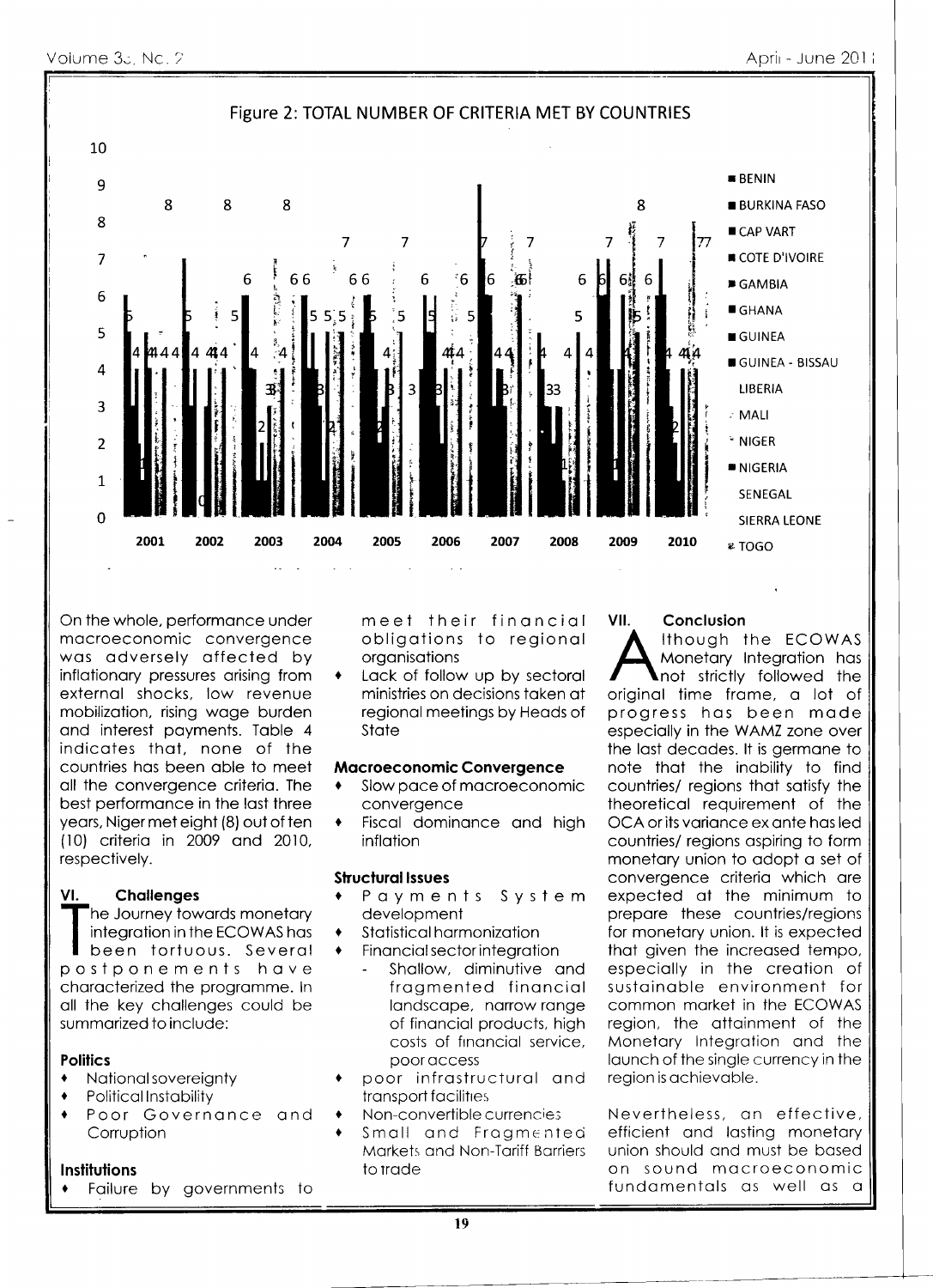reasonable level of institutional and infrastructure development. The focus for the ECOWAS and other aspiring regions in the medium term should be how to achieve these twin critical requirements. Furthermore, there is need to rethink the sequence of Economic integration in Africa where there are severe infrastructural deficit. Should the attainment of a common market status precede the monetary

union or is monetary union likely going to facilitate the attainment of common market status? In effect is it single currency that will create one market or one market before single currency?

Overall, the ultimate challenge of ECOWAS sub-regional regarding monetary integration will be a merger of the WAMZ arrangement with the UEMOA, which already has a common central bank, the BCEAO. The final date fixed for the merger in the recently adopted time frame is January 2020.

Last line: What can we learn from the UEMOA that operate a 'common currency' ex ante convergence? Put differently, is macroeconomic convergence obligatory for a successful monetary union?

# **REFERENCES**

- Frankel, J. A. and A. K. Rose, 1998. "The Endogeneity of the Optimum Currency Area Criteria." Economic Journal, 108(449), July, pp.1009-25.
- International Monetary Fund, 2007. "Common Monetary Union in ECOWAS: Risk and Challenges" A Paper Presented at WAMI Special Seminar on ECOWAS Single Currency.
- Kenen, P. B. 1969. "The Optimum Currency Area: An Eclectic View", In Mundell and McCallum, John, 1995, National Borders Matter: Canada-US Regional Trade Patterns, American Economic Review 85 (3): 615-623.

Kitzinger, U. 1964. Regional and Functional Integration-some lessons of Brussels". J.C.M.S., 3

Marion, N. 1999. "Some Parallels Between Currency and Banking Crises," in International Finance in Turmoil: Essays in Honor of Robert P. Flood, P. Isard, A. Razin, and A. Rose, eds. International Monetary Fund and Kluwer Academic Publishers.

McKinnon, R. 1963. Optimum Currency Areas, American Economic Review, 52, 712-725.

Melitz, J. 2001." Geography, Trade and Currency Union", CEPR Discussion Paper 2987.

Mongelli, F. P. 2002. ""New" Views on the Optimum Currency Area Theory: What is EMU telling Us," ECB Working Paperno. 138, April.

Mundell, R. 1961. A Theory of Optimal Currency Areas, American Economic Review, 51, 657-665.

Obaseki, P. and E. A. Onwioduokit. 2001." Cost and Benefit of Monetary Integration in the WAMZ" West African Journal of Monetary and Economic Integration, Vol. 1 (1)

Persson, T. 2001." Currency Unions and Trade: How Large is the Treatment Effect"? Economic Policy, October.

Rose, A. 2000, "one money, one market: the effect of common currencies on trade" Fconomic Policy, April.

Skudelny, F. 2003. "Exchange Rate Uncertainty and Trade: a Survey," mimeo Katholieke Universiteit Leuven.